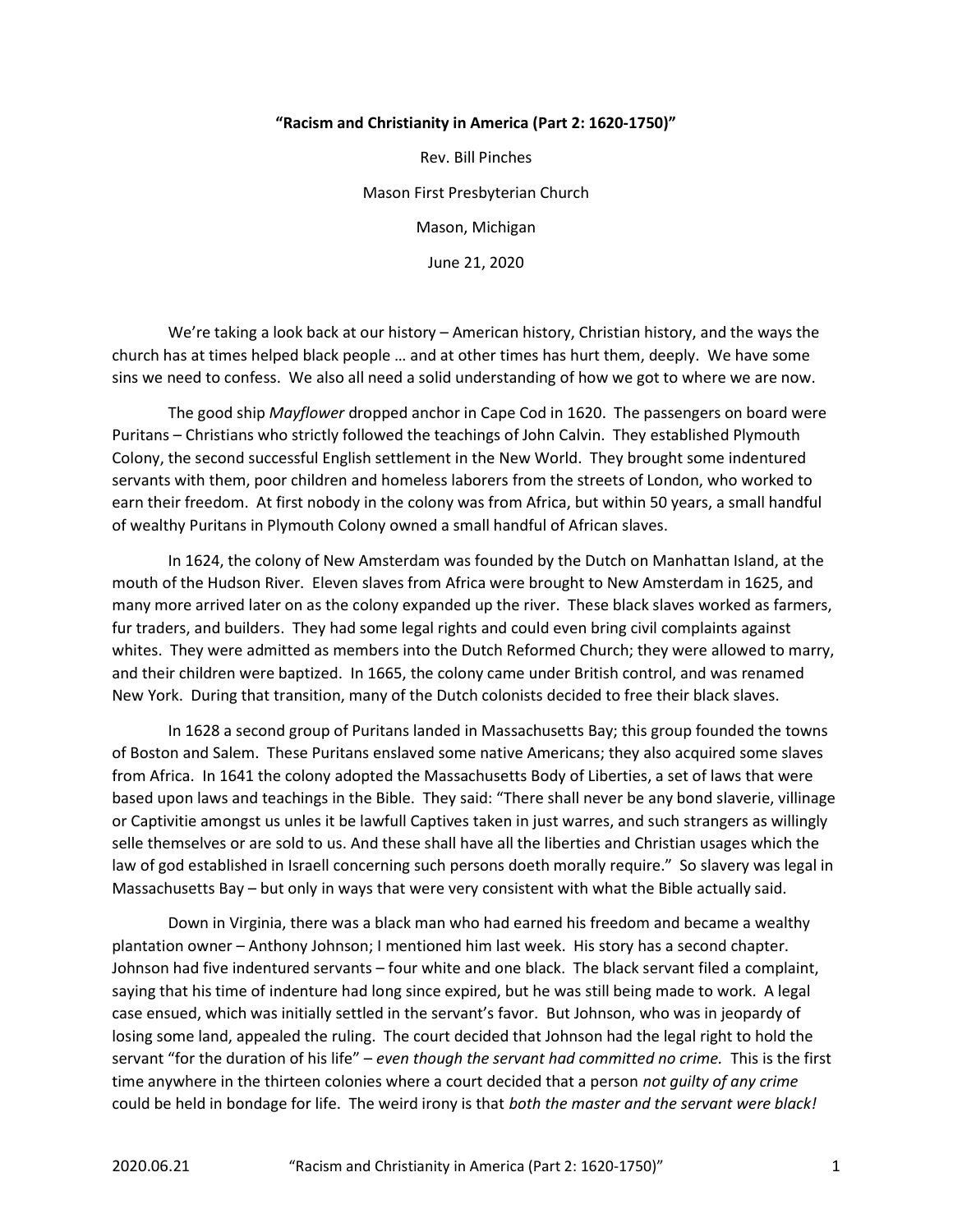That story also has a *third* chapter. Anthony Johnson, the plantation owner, died in 1670. A judge ruled that Johnson "was not a citizen of the colony" because he was black, and so his plantation could not be passed down to his children. The plantation was given to a white colonist instead!

 As slave ships brought more Africans to the colonies by the hundreds and thousands, more and more mixed-race children were being born. The question emerged: if a child is born to a free white man and an enslaved black woman, is that child slave – or free? In 1656, a mixed-race woman in Virginia named Elizabeth Key Grinstead won her freedom, because her father was white and because he had had her baptized in the Church of England. But just six years later, Virginia passed a law saying that a child of an enslaved mother would be born into slavery, even if her father was a free, white, Christian man. This was a 180-degree reversal of the common law in England, which said that children took the status of their father, not their mother. The law in Virginia meant that white men could impregnate their female slaves and not worry about the consequences. It also formally legalized hereditary slavery in Virginia.

 In Maryland, which was a Christian colony with a mix of Catholics and Protestants, a law was passed in 1664 saying that Christian baptism had no bearing on legal status of a slave. For several hundred years, the Church's position had been that enslavement of Christians was not permissible. Now, in Maryland, you could be a Christian and a slave. Three years later, Virginia passed a similar law.

 Further to the south, in 1670, Charles Town was founded in the Province of Carolina. These colonists came mostly from the island of Barbados in the Caribbean, which had become overpopulated. Charles Town was built on the Barbados model: a small number of white plantation owners owned large quantities of black slaves. In time Charleston became the busiest slave port in North America.

 In 1676, in Virginia, there was a revolt: Bacon's Rebellion. It was not a revolt of blacks against whites; it was more a revolt of the poor against the rich. White indentured servants and black slaves both participated. This had an unfortunate result: the wealthy elite took steps to separate those two groups from one another. They began to soften laws pertaining to the white indentured servants, and harden laws pertaining to black slaves. Four years later, a Christian minister named Morgan Godwyn lamented that the terms "Negro" and "slave" were now, for all intents and purposes, interchangeable. In 1688, an African woman named Sarah Driggus protested to a Maryland court that she had been born free, but was now being treated as a slave. If you were black, then people assumed you must be a slave.

 But in 1680, in Florida, which was a Spanish colony, the government began to make an offer to African slaves: if you can escape to Florida, and convert to Catholicism, we will guarantee your freedom.

 In 1681, the Pennsylvania Colony was founded by Quaker Christians. Just seven years later, Quaker congregations began writing petitions protesting slavery. These were the first anti-slavery documents written in the American colonies. They gave birth to the concept of universal human rights.

 But in the south, strict laws were being passed. Virginia outlawed interracial marriage and abolished black people's rights to vote, hold office, and bear arms. In 1696 South Carolina adopted the first full slave code in the English colonies. Virginia adopted a similar code in 1705. The first slave revolt happened in 1712 – but it wasn't in the south. It was in New York City, where 20% of the population were black slaves. When the Dutch had governed the city, the slaves had some civil rights. When the English took over, many of those rights were removed. Slaves were required to carry a pass when traveling, marriages were discouraged, gatherings of more than three were prohibited, and slaves had